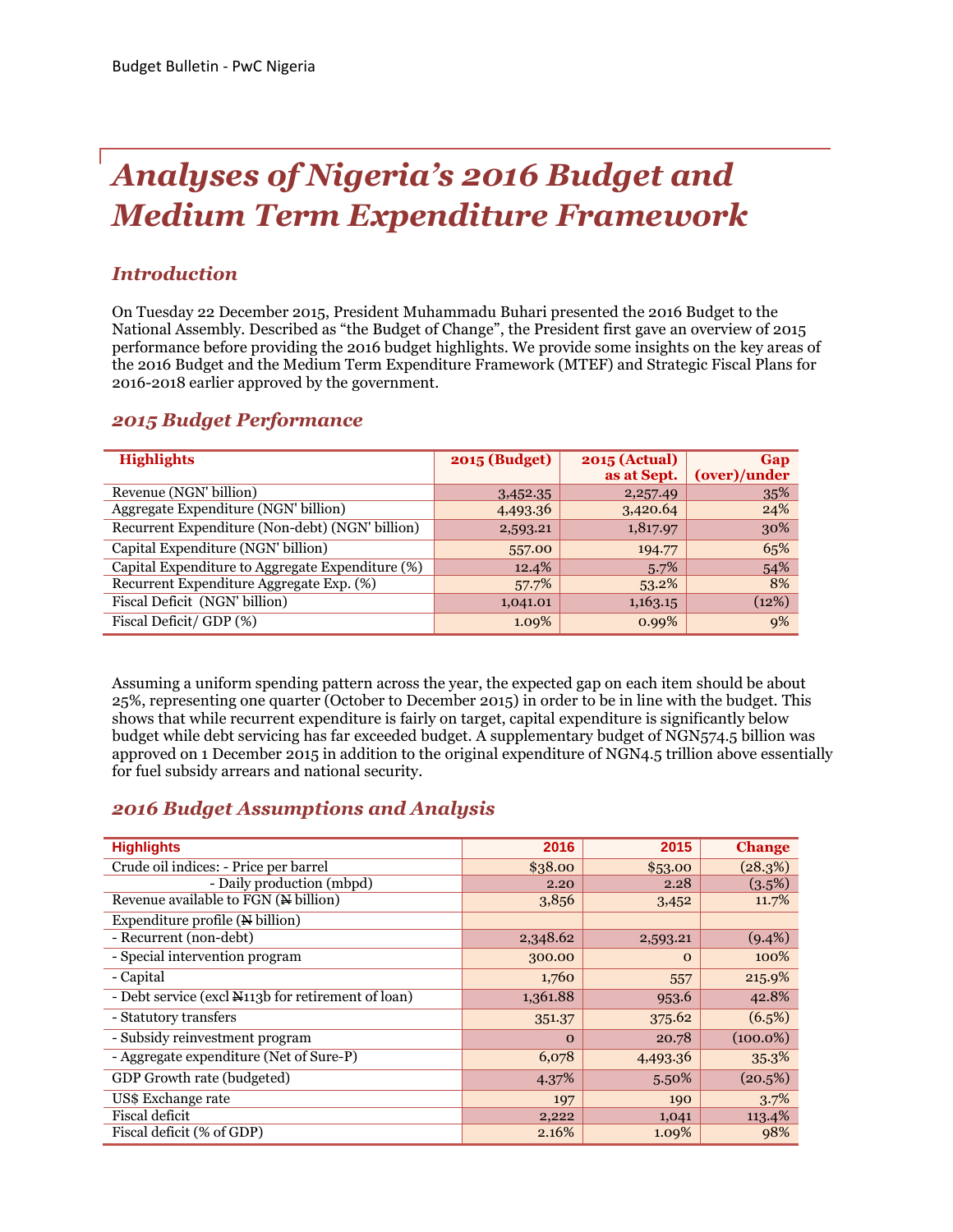#### *Key macro-economic indicators*

#### *Economic Growth*

In the 2015 budget, real GDP was projected to grow at 5.50%. However, according to the Nigeria Bureau of Statistics (NBS), the real GDP growth in the first, second and third quarters of 2015 were 3.96%, 2.35% and 2.84% respectively. This is not surprising as global economic performance also slowed down in 2015.

The oil sector faced significant challenges but also the non-oil sector performed below expectation. There was a consistent decline in growth rate of the non-oil sector from 5.59% in the first quarter to 3.05% in the third quarter. The decline is partly attributable to the cut back in both public and private sector spending and strict exchange control policy measures.

The oil sector performed marginally better in the third quarter of 2015 compared to 2014. The sector grew by 14.35% quarter on quarter due to increased production despite the drop in price.

Due to the economic challenges, the 2016 budget makes a conservative assumption of 4.37% overall GDP growth rate (5.5% was projected for 2015).

#### *Inflation*

Inflation has consistently been on the increase in 2015. It rose year on year, from 8.2% in January to 9.4% in November 2015. This was attributed to increase in price of food items and transportation due to shortage of fuel supply. In addition, the depreciation of the naira and stringent foreign exchange policies impacted on the cost of importation.

In November 2015, the CBN reduced the monetary policy rate (MPR) from 13% to 11%. The CBN also reduced the Cash Reserve Ratio (CRR) from 25% to 20%. These actions are expected to increase money supply and boost economic activities. Consequently inflation rate may hit double digit in 2016 due to increased money supply, and expected price increases of imported items due to unavailability of foreign currency. The government has indicated in the 2016 Budget that measures would be taken to manage inflation to a level that will not harm average Nigerians. In order to achieve this, there will be alignment of fiscal, monetary, trade and industrial policies.

## *Exchange Rate*

Some analysts forecast that the shortage of FX supply may push exchange rate to as high as NGN280 to US\$1 which is a huge gap from the current official rate and proposal of NGN197 to US\$1 in the 2016 Budget. The CBN has devalued the naira twice in the last 12 months and faces a challenging task in continuing to defend the current exchange rate. Considering the large import dependence of the economy, a holistic economic plan has to be designed to stimulate local production in the medium term in respect of material imports such as (fuels, foods and agricultural products including sugar, automobiles etc). The president hinted in the budget speech that the CBN is considering measures to ease the currency burden for businesses that rely heavily on imports of raw materials, equipment, and spares.

# *Crude oil indices*

The proposed oil price benchmark is \$38 per barrel with a daily production of 2.2 million barrels per day. Both indices are lower than last year's budget.

The decline in price should justify the removal of subsidy on petroleum products. We understand that a new pricing template will be published from January 2016 expected to show a "modulated" price of about NGN87 per litre without subsidy. This is perhaps why the president stated in his speech that he has directed the PPPRA to review its template and selling price of petrol will be at NGN87 per litre "for now". It is not clear if this will lead to full price deregulation or mere suspension of subsidy.

#### *Key Budget Components*

#### *Revenue*

Government plans to reduce over-reliance on oil revenue and reduce the country's exposure to oil price volatility. Non-oil revenue (Corporate income tax, VAT, Customs & Excise Duties, Federation levies and FGN independent revenue) is estimated at NGN2.96trillion. This represents about 77% of budgeted revenue of NGN3.86trillion for 2016. In order to drive revenue for the economy, changes have been made to the leadership of the revenue generating agencies including the Federal Inland Revenue Service (FIRS), Nigerian National Petroleum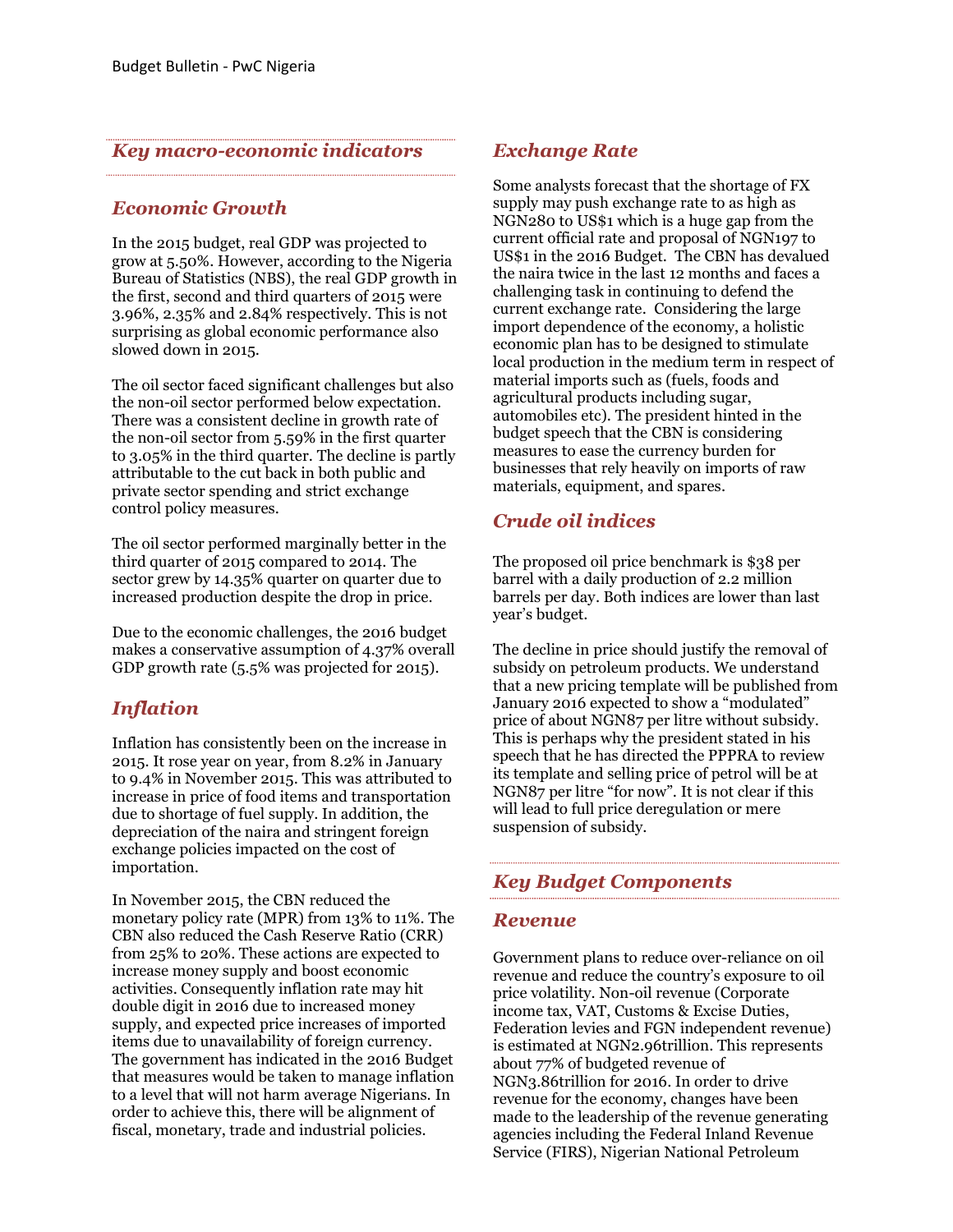Corporation (NNPC), Nigerian Communications Commission (NCC), and the Nigerian Customs Service (NCS).

The government re-emphasised that it would focus on increasing tax collection. Corporate tax and VAT gross receipts are expected to increase to NGN1.8 trillion and NGN1.4 trillion compared to NGN1.4 trillion and NGN1.3 trillion respectively in 2015 budget (i.e. increase of 22% for CIT and 8% for VAT).

Independent revenue and remittance of operating surpluses from ministries, departments and agencies ("MDAs") is expected to improve significantly with the full implementation of the Treasury Single Account (TSA) system.

# *Recurrent Expenditure (non-debt)*

Spending is planned to increase in 2016 (compared to 2015) by about 35% to an aggregate expenditure of NGN6.08 trillion. Non-debt recurrent expenditure for 2016 which represents about 39% of the aggregate expenditure is expected to drop by 9% to NGN2.3 trillion. This excludes a NGN300 billion budget for social intervention program.

In order to reduce recurrent expenditure, the government would focus on initiatives such as the Government Integrated Financial Management Information System (GIFMIS) and Integrated Payroll and Personnel Information System (IPPIS).

The top recurrent expenditures heads are NGN369.6 billion for Education; NGN294.5 billion for Defence; NGN 283.1 for Police, NGN221.7 billion for Health and NGN145.3 billion for Ministry of Interior.

## *Debt Service and Capital Expenditure*

In order to fund the 2016 budget, borrowing will increase (and hence debt service expenditure). The debt service cost is expected to increase by 42.8% (to a record NGN1.36 trillion) accounting for about 23% of the budget. Nigeria's total debt profile will become 14% of GDP.

Capital expenditure is proposed to increase by about 216% to NGN1.8 trillion. While this is highly commendable, the challenge faced by previous administrations had been implementing the capital expenditure budget.

# *Statutory Transfers*

There was a decrease in statutory transfers from NGN375 billion in 2015 to NGN351 billion in 2016. Based on the medium term expenditure framework, the aggregate amount is expected to increase in subsequent years.

#### *Priority sectors*

# *Agriculture*

In the 2016 budget speech, the government plans to subsidise funding for the agricultural sector. This is expected to encourage participation in the sector and increase job creation. As part of the plans of boosting activities in this sector, the current administration is also looking at how to be self-sufficient in rice production and wheat over time.

The overall objective is to make agriculture one of the pillars of the Nigerian economy. In order to achieve this, other challenges, aside funding, need to be addressed. These include infrastructure, fiscal and investment policies.

# *Solid Minerals*

Government wants to boost investment in the mining sector. Currently, there are about 34 minerals identified in Nigeria and these minerals abound in virtually all states of the federation. However, only 13 are actually mined, processed and marketed. They are coal, kaolin, baryte, limestone, dolomite, feldspar, glass sand, gemstones, gold, iron ore, lead-zinc, tin and its associated minerals and recently gypsum.

Some of the initiatives of the current administration targeted at boosting the solid minerals sector include:

- Reviving Ajaokuta and Aladja Steel Companies through policies and proper funding/ownership arrangements.
- Gold exploitation through policies and adequate funding to increase output.

In the 2016 budget, there are plans to provide subsidised funding to the solid minerals sector.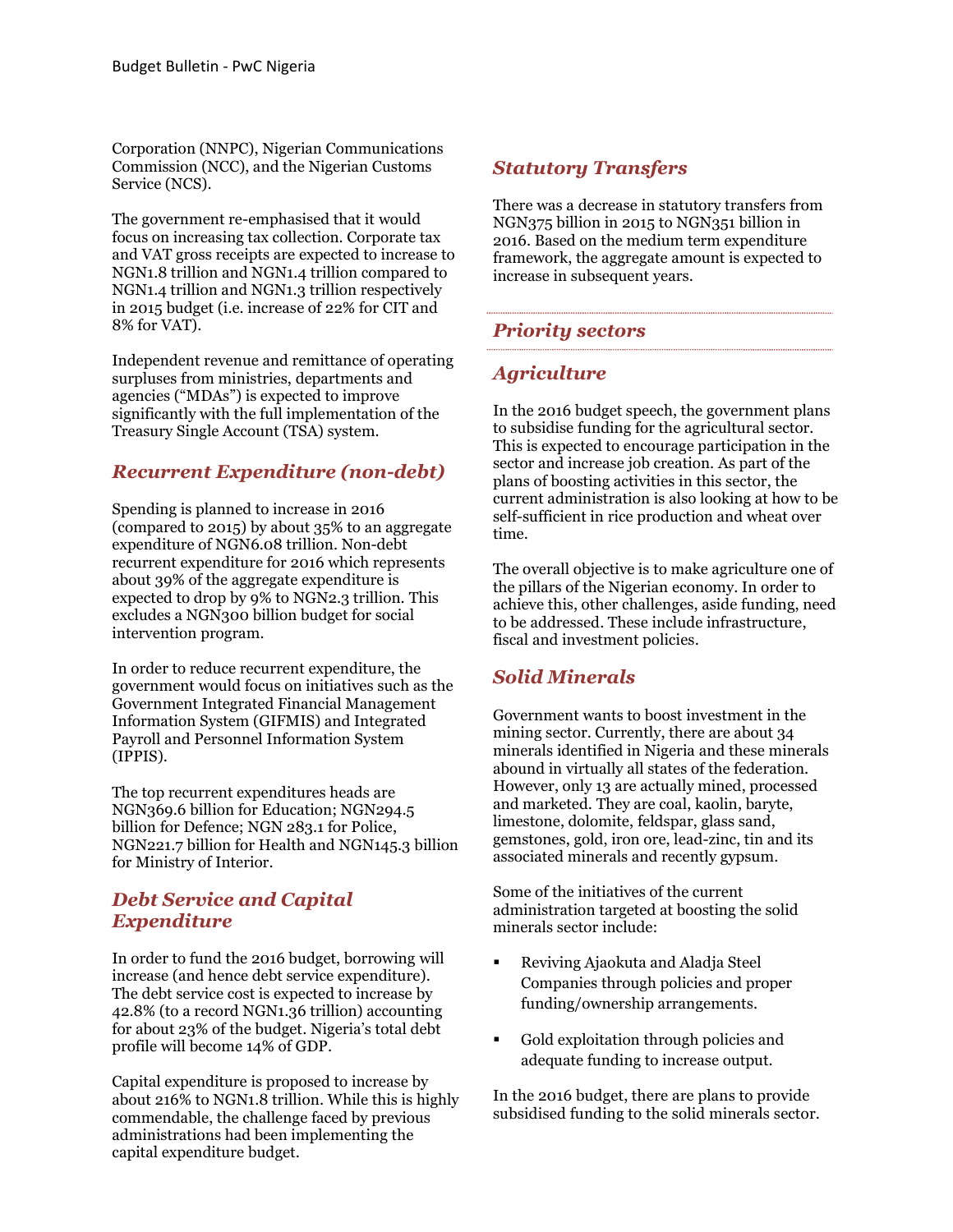# *Tax changes*

There was no proposal to change tax rates or impose new taxes in 2016. The budget speech was silent on the proposals to introduce a National Security Tax and the proposed increase in Tertiary Education Tax.

Government will however focus on measures designed to increase the tax base of the country.

#### **Custom duties**

Levies and duties on the value of imports are projected to reduce in 2016 compared to 2015. However, there is expected to be an increase in custom collection from NGN862 billion in 2016 to NGN921 billion in 2018. This is highly dependent on monetary policies of the CBN and security at the borders to check smuggling activities.

#### **Corporate Taxes**

The projection for corporate taxes is quite optimistic. Corporate tax collection is expected to grow from NGN1.87 trillion in 2016 to NGN2.23 trillion in 2018. This is as a result of heightened effort by the FIRS towards tax collection. Some of the initiatives include collaboration with financial institutions on tax collection and partnering with the corporate affairs commission in identifying non-compliant taxpayers.

#### **Value Added Tax**

The budget makes no mention of an increase in the VAT rate from the current 5% other than the fact that the rate was meant to increase to 10% by mid-2015 which was not implemented. However, VAT collection is expected to increase due to more enforcement of compliance.

#### **Luxury tax**

There is no mention of luxury tax in the 2016 budget speech. However based on the medium term expenditure paper for 2016-2018, the surcharge on luxury items is expected to generate about NGN15 billion in 2016.

#### **Taxes for smaller companies**

In order to address the unemployment situation in the country, it was mentioned that the tax rate for smaller businesses will be reduced. It is not clear what taxes will be reduced and what

constitutes "smaller companies". It is noteworthy that a lower corporate income tax rate of 20% (rather than 30%) is currently applicable to small companies that meet certain conditions.

*Further Insights on the Medium Term Expenditure Framework 2016-2018*

# *Roadmap for implementation of the various plans and social development programs*

The MTEF provides a high-level strategic policy direction of the government over the next 3 years. A social welfare package of about N500 billion was proposed for 2016 in the MTEF. The package is aimed at three areas; school feeding program initiatives, conditional cash transfer to the most vulnerable and post NYSC grant to promote entrepreneurship.

The government must be deliberate with implementation of the budget and take periodic stock of how well programs are being implemented. The value of each program to the economy and social wellbeing of citizens must be measured. Any program that does not add value beyond its associated cost should be discontinued or reviewed very quickly as the huge borrowing has to be justified by clear results.

# *Diversification of the Economy*

The MTEF reiterates the emphasis on diversification of the economy. The main areas of focus are agriculture, and solid minerals. The current administration needs to ensure clear policies and regulatory framework for investors to thrive in these sectors. Ultimately these sectors should be able to earn significant foreign exchange to replace the shortfall from crude oil earnings. This will have a positive impact on the exchange rate and the economy as a whole.

# *Zero-Based Budgeting System*

The MTEF is based on zero based budgeting system. If implemented properly it will encourage the attainment of a more prudent public fund management. It should help to reduce inefficiency and wastage especially in recurrent expenditure and free up more funding for infrastructural development.